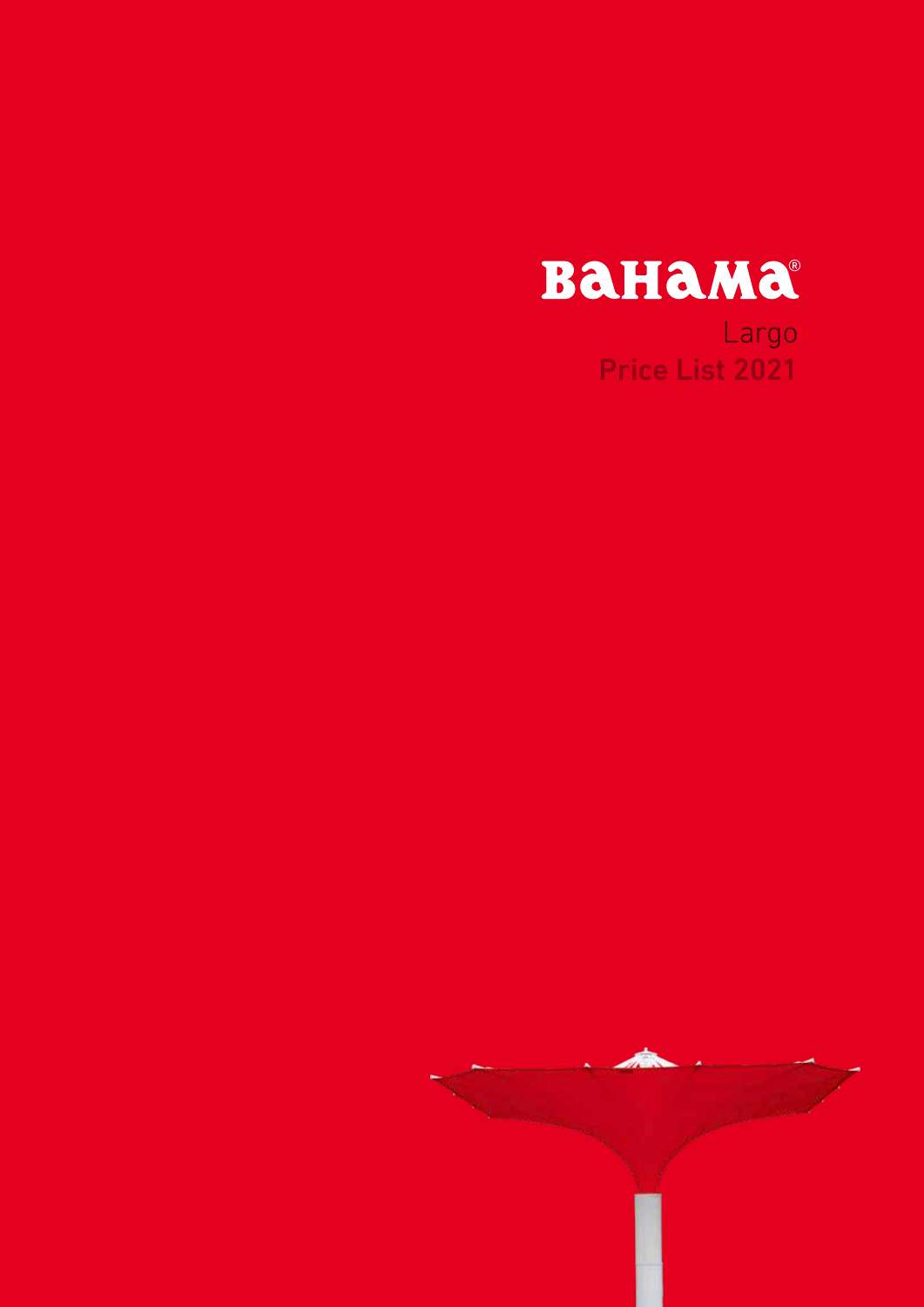|                                                          | Largo   round, square $\frac{1}{2}$                                                                                |                                                                                                                                                                                                                                                                                                                                                                                            |                                                                                                                                                                                                 | in m | ø 7.5<br>$42 \text{ m}^2$<br>16 Spokes | ø 8.5<br>$54 \text{ m}^2$<br>16 Spokes | ø 10.5<br>$85 \text{ m}^2$<br>16 Spokes | $\boldsymbol{\alpha}$ 12.5<br>$119 \text{ m}^2$<br>20 Spokes | $7 \times 7$<br>$47 \text{ m}^2$<br>16 Spokes | $8 \times 8$<br>$62 \text{ m}^2$<br>16 Spokes | $10 \times 10$<br>$96 \text{ m}^2$<br>20 Spokes | $12 \times 12$<br>$140 \text{ m}^2$<br>20 Spokes |
|----------------------------------------------------------|--------------------------------------------------------------------------------------------------------------------|--------------------------------------------------------------------------------------------------------------------------------------------------------------------------------------------------------------------------------------------------------------------------------------------------------------------------------------------------------------------------------------------|-------------------------------------------------------------------------------------------------------------------------------------------------------------------------------------------------|------|----------------------------------------|----------------------------------------|-----------------------------------------|--------------------------------------------------------------|-----------------------------------------------|-----------------------------------------------|-------------------------------------------------|--------------------------------------------------|
| No.                                                      | Item                                                                                                               | <b>Description</b>                                                                                                                                                                                                                                                                                                                                                                         | Weight/Dimensions/<br><b>Technical Data</b>                                                                                                                                                     |      | Price in $\epsilon$                    | Price in $\epsilon$                    | Price in $\epsilon$                     | Price in $\epsilon$                                          | Price in $\epsilon$                           | Price in $\epsilon$                           | Price in $\epsilon$                             | Price in $\epsilon$                              |
|                                                          | Umbrella Model and Frame*                                                                                          |                                                                                                                                                                                                                                                                                                                                                                                            |                                                                                                                                                                                                 |      |                                        |                                        |                                         |                                                              |                                               |                                               |                                                 |                                                  |
|                                                          | Largo<br>»Précontraint 302«                                                                                        | - textile membrane made of<br>»Precontraint 302«<br>- polyester fabric 550 Dtex with PVC coating<br>- 25 colors available   according to color chart<br>- printing possible<br>- B1 certified   flame retardant<br>- aluminum frame and -components in custom RAL<br>finish I glossy or textured finish, resin components in<br>white or black<br>- component parts in V2A stainless steel | - depending on umbrella size:<br>approx. 800 - 2.350 kg<br>- fabric weight:<br>approx. $480 g/m2$                                                                                               |      | 42,900                                 | 49,800                                 | 72,500                                  | 124,500                                                      | 48,900                                        | 59,900                                        | 99,500                                          | 149,900                                          |
| $\mathbf{2}$<br>$\bigoplus$                              | V4A<br>Maritime Edition                                                                                            | all component parts in V4A off-shore<br>stainless steel                                                                                                                                                                                                                                                                                                                                    |                                                                                                                                                                                                 |      | 3,885                                  | 3,885                                  | 3,885                                   | 3,885                                                        | 3,885                                         | 3,885                                         | 3,885                                           | 3,885                                            |
| Motorization                                             |                                                                                                                    |                                                                                                                                                                                                                                                                                                                                                                                            |                                                                                                                                                                                                 |      |                                        |                                        |                                         |                                                              |                                               |                                               |                                                 |                                                  |
| 3<br>ECTE                                                | Motorization                                                                                                       | E-geared motor - 400 V/3-phase geared motor                                                                                                                                                                                                                                                                                                                                                |                                                                                                                                                                                                 |      | 5,995                                  | 5,995                                  | 5,995                                   | included                                                     | 5,995                                         | 5,995                                         | included                                        | included                                         |
| Printing                                                 |                                                                                                                    |                                                                                                                                                                                                                                                                                                                                                                                            |                                                                                                                                                                                                 |      |                                        |                                        |                                         |                                                              |                                               |                                               |                                                 |                                                  |
| 0<br>4                                                   | - individual digital printing of the textile membrane<br>Printing<br>- vector files required (e.g. PDF, EPS, AI, ) |                                                                                                                                                                                                                                                                                                                                                                                            |                                                                                                                                                                                                 |      |                                        | – price upon request –                 |                                         |                                                              |                                               |                                               |                                                 |                                                  |
| <b>Installation Device   Footing Console</b>             |                                                                                                                    |                                                                                                                                                                                                                                                                                                                                                                                            |                                                                                                                                                                                                 |      |                                        |                                        |                                         |                                                              |                                               |                                               |                                                 |                                                  |
| 5<br>$\sqrt{\frac{2}{3}}$                                | <b>Footing Console</b>                                                                                             | - lower part to be set in concrete<br>- top frame galvanized<br>- with aluminum cover plate when umbrella<br>is dismantled                                                                                                                                                                                                                                                                 | - weight depending on umbrella model:<br>approx. 130 – 240 kg<br>- dimensions depending on umbrella model:<br>approx. $83 \times 83 \times 100$ cm<br>or approx. $100 \times 100 \times 120$ cm |      | 2,598                                  | 2,598                                  | 2,598                                   | 2,598                                                        | 2,598                                         | 2,598                                         | 2,598                                           | 2,598                                            |
| Lighting                                                 |                                                                                                                    |                                                                                                                                                                                                                                                                                                                                                                                            |                                                                                                                                                                                                 |      |                                        |                                        |                                         |                                                              |                                               |                                               |                                                 |                                                  |
| 6                                                        | Lighting                                                                                                           | - 16-LED-lamps<br>- light temperature 2700K<br>$-16 \times 4$ W light power<br>- supply power 240 V<br>(available in US-edition -120 V)<br>- including modification of the footing<br>console for electric connection                                                                                                                                                                      |                                                                                                                                                                                                 |      | 2,498                                  | 2,498                                  | 2,498                                   | 2,498                                                        | 2,498                                         | 2,498                                         | 2,498                                           | 2,498                                            |
| $\bigoplus$                                              | Lighting                                                                                                           | -32-LED-lamps<br>- light temperature 2700K<br>$-32 \times 4$ W light power<br>- supply power 240 V<br>(available in US-edition -120 V)<br>- including modification of the footing<br>console for electric connection                                                                                                                                                                       |                                                                                                                                                                                                 |      | 3,998                                  | 3,998                                  | 3,998                                   | 3,998                                                        | 3,998                                         | 3,998                                         | 3,998                                           | 3,998                                            |
| <b>LED-Lighting</b>                                      |                                                                                                                    |                                                                                                                                                                                                                                                                                                                                                                                            |                                                                                                                                                                                                 |      |                                        |                                        |                                         |                                                              |                                               |                                               |                                                 |                                                  |
| 8<br>$\begin{array}{c}\n\hline\n\text{RGB}\n\end{array}$ | <b>LED-Lighting</b><br>with 16 or 20<br>RGB-LED strips                                                             | - 16 RGB-LED strips (20 strips in case of<br>$\alpha$ 12,5 m, 10 $\times$ 10 m, 12 $\times$ 12 m)<br>- indirect RGB-LED lighting 120-240/24V<br>- with remote control<br>- with 2 integrated control units<br>- integrated in umbrella spokes<br>- including modification of the footing console for<br>electric connection                                                                |                                                                                                                                                                                                 |      | 4,998                                  | 4,998                                  | 4,998                                   | 5,998                                                        | 4,998                                         | 4,998                                         | 5,998                                           | 5,998                                            |